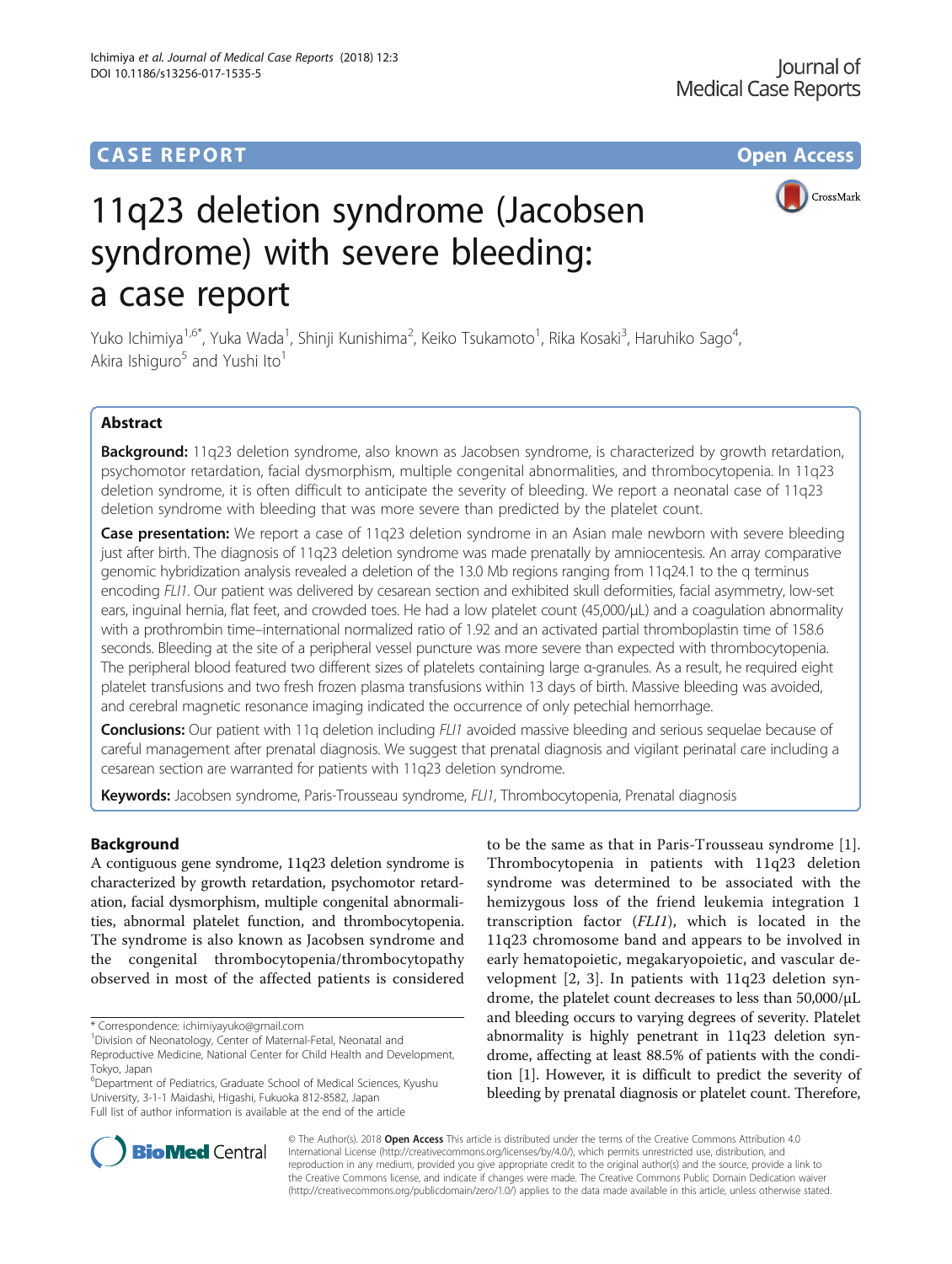this factor can interfere with qualified perinatal care and may cause life-threatening events leading to an undesirable sequela. We report here a neonatal case of 11q23 deletion syndrome with bleeding that was more severe than predicted by the platelet count. We avoided massive bleeding and serious sequelae by careful management after prenatal diagnosis.

## Case presentation

A 39-year-old gravida 1 para 1 woman was referred for amniocentesis due to intrauterine growth retardation at 27 gestational weeks. Distal abnormality of chromosome 11: 46,XY, del (q23 > qter) was found. At 36 weeks' gestation, she went into labor. An Asian male newborn weighing 1082 g with an Apgar score of 5 and 8 at 1 and 5 minutes, respectively, was delivered by cesarean section because of oligohydramnios and a non-reassuring fetal status. In the first hour of life, he developed respiratory failure and was placed on a ventilator. His white blood and red blood cell counts were within the normal range although his platelet count was 45,000/μL with an accompanying coagulation abnormality as indicated by a prothrombin time–international normalized ratio of 1.92 and an activated partial thromboplastin time of 158.6 seconds. He exhibited dolichocephaly with high prominent forehead, facial asymmetry, low-set ears, inguinal hernia, flat feet, and crowded toes. An echocardiogram confirmed hydronephrosis. On capillary blood sampling, bleeding at the site of the peripheral vessel puncture was very severe and required 2 or more hours of oxidized cellulose hemostatic treatment for hemostasis to occur. Since bleeding symptoms were more severe than the thrombocytopenia, he was sedated to avoid intracranial bleeding. Platelets were heterogeneous in size and αgranule morphology was observed in the peripheral blood smears. Some platelets contained giant α-granules that decreased in number (Fig. 1). His platelet count decreased to 18,000/μL on day 6. He required eight platelet transfusions to keep the platelet count above 30,000/μL as well as two transfusions of fresh frozen plasma during the first 13 days after birth to prevent extensive bleeding. He required ventilation until day 11, continuous positive airway pressure until day 54, and oxygenation until day 67. He appeared to have difficulty with oral feeding, but was able to gain the appropriate amount of weight by tube feeding. He was discharged on day 88. At this time, brain magnetic resonance imaging indicated a petechial hemorrhage, which is often seen in neonates, but no hematoma. His platelet count increased to 50,000 to 80,000/μL with normal coagulation although the bleeding time remained prolonged at 6 minutes. An array comparative genomic hybridization analysis confirmed deletion of the 13.0 Mb regions ranging from 11q24.1 to the q terminus encoding FLI1, BSX, and BARX2 (Fig. [2\)](#page-2-0).



Fig. 1 a, b Megakaryocytes in the patient's peripheral blood indicated by the black arrow  $(a)$  were smaller than those in the normal control  $(b)$ , which accounted for 150% of lymphocytes indicated by the white arrow (May Giemsa stain). c Platelets varied in size and included large platelets in the peripheral blood indicated by the black arrow (May Giemsa stain). d, e An electron micrograph showed larger and more heterogeneous α-granules in the patient's platelets (d) than in the normal control (e). f, g α-granules in the patient's platelets were distributed more sparsely and were more heterogeneous ( $f$ ) than in the normal control  $(q)$ (thrombospondin-1 stain)

# Discussion and conclusions

We reported a case of 11q23 deletion syndrome with thrombocytopenia, which showed a greater severity of bleeding than predicted by the platelet count. Our patient had an 11q deletion which includes FLI1, a gene associated with dysmegakaryocytopoiesis, BARX 2, candidate gene for the development of facial dysmorphism and craniosynostosis, and BSX, a gene having a role in regulating locomotor behavior during development.

Thrombocytopenia in 11q23 deletion syndrome can be complicated by platelet dysfunction or coagulopathy, such as in this case, leading to bleeding that is more severe than expected. When 11q deletion occurs, and particularly when it includes FLI1, clinicians should be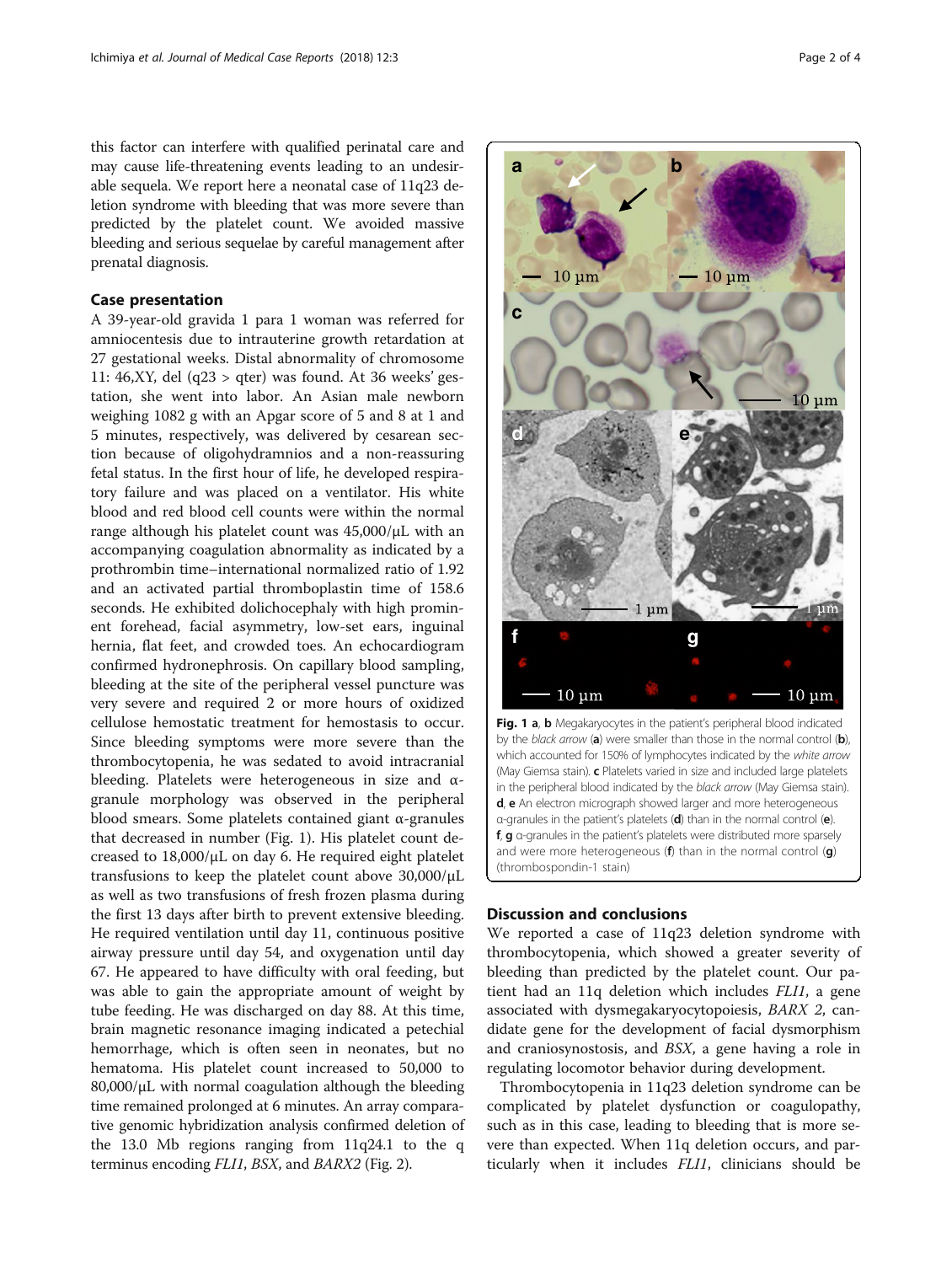<span id="page-2-0"></span>

mindful of the risk of bleeding and should consider more careful perinatal management.

Thrombocytopenia is associated with the deletion of FLI1 because this gene is a member of the E26 transformation-specific family, which has a fundamental role in megakaryopoiesis, embryogenesis, and vascular development [[4\]](#page-3-0). This same abnormality is seen in patients with terminal deletion of 11q. A recent report suggested that a homozygous FLI missense mutation can produce a hypofunctional allele and cause the same platelet granule pathology as seen in Paris-Trousseau thrombocytopenia [[2](#page-3-0)]. One study showed that in vivo Fli1-null mice embryos died during early- to midgestation because of intracranial hemorrhage and bleeding that resulted from disruption of the vascular plexus. It was speculated this was caused by attenuation of cell-to-cell adhesion between the endothelial cells that comprise the meninges [\[5](#page-3-0)]. Furthermore in vitro, megakaryocytes from Fli-1-null embryos showed a reduced number of  $\alpha$ granules, disorganization of membranes, and a reduced size, which is characteristic of poor differentiation [\[6](#page-3-0), [7\]](#page-3-0).

Platelet abnormality is highly penetrant in this syndrome, affecting at least 88.5% of cases [[1](#page-3-0)] although severe bleeding such as intraventricular hemorrhage (IVH) is rarely reported. To date, 25 liveborn patients with 11q23 deletion syndrome diagnosed perinatally have been reported (Additional file [1](#page-3-0)). Of these cases, 17 presented with thrombocytopenia, three showed morphological defects of the platelets, and only one developed coagulopathy [\[8](#page-3-0)–[11](#page-3-0)]. The present patient had coagulopathy accompanied by particularly severe bleeding, which may be associated with preterm birth, low birth weight (small for gestational age, SGA, baby) or neonatal asphyxia.

As with our patient, cases of preterm or SGA tend to bleed severely. For example, Trkova et al. reported a SGA case of 11q23 deletion syndrome with gastrointestinal echogenicity suggesting intraluminal bleeding [\[4](#page-3-0)]. The patient was born with thrombocytopenia (platelet count of  $15,000/\mu L$ ) that also caused IVH [\[12\]](#page-3-0). Furthermore, Malia et al. reported a preterm and SGA case of severe bleeding during umbilical line placement, in which the platelet count was 44,000/μL and the prothrombin time–international normalized ratio was 1.3 [[13](#page-3-0)].

Thus, the degree of thrombocytopenia is not always indicative of the severity of bleeding. The present case had more severe bleeding than thrombocytopenia  $(45,000/\mu L)$ , which was accompanied by platelet dysfunction and coagulopathy. If our patient had been born by normal vaginal delivery, he would have developed more severe bleeding and IVH due to platelet dysfunction and coagulopathy.

An increasing number of cases of 11q23 deletion syndrome are diagnosed prenatally. Nine out of the aforementioned 25 reported cases were diagnosed prenatally and delivered; four of these cases had thrombocytopenia (Additional file [1](#page-3-0)). Severe cases with fatal bleeding may also eventually be diagnosed prenatally.